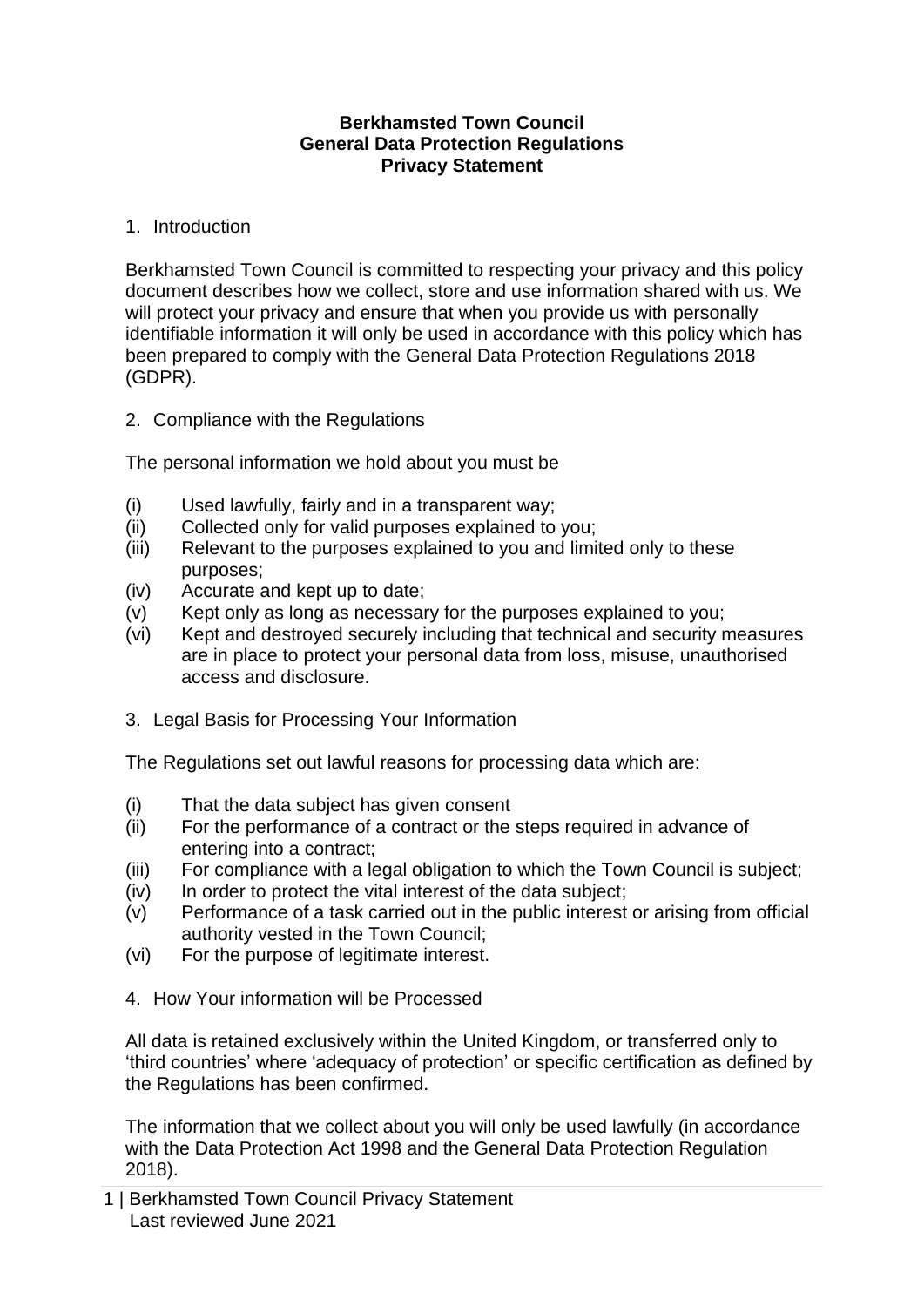This information will not be disclosed to anyone outside Berkhamsted Town Council or its associated organisations, partners, and other companies with which Berkhamsted Town Council has arranged services for your benefit.

We expect the information we hold to be accurate and up to date. You have the right as an individual to find out what information we hold about you and make changes if necessary; you also have the right, assuming we are not obligated by law to refuse, to ask us to stop using the information. To have your information removed or rectified, please contact [townclerk@berkhamstedtowncouncil.gov.uk](mailto:townclerk@berkhamstedtowncouncil.gov.uk)

5. Cookies Policy

When using our website, [www.berkhamstedtowncouncil.gov.uk,](http://www.berkhamstedtowncouncil.gov.uk/) your visit to the site is anonymous (no personal information about you is recorded or gathered) unless you contribute it or fill in a form requesting information. We use cookies to assist in the delivery of services to you and for some technical reasons. If you are registered to the site you can use cookies to stay logged in when returning. You can use your browser software to restrict or to refuse to accept these, or at a later point in time, to remove them. We do not pass on information gathered from these cookies to any third party. A copy of the privacy policy that applies specifically to our website is attached at **appendix 1**.

- 6. Contact Details
- (i) Berkhamsted Town Council

Town Clerk Civic Centre 161 High Street **Berkhamsted** HP4 3HD

[townclerk@berkhamstedtowncouncil.gov.uk;](mailto:townclerk@berkhamstedtowncouncil.gov.uk) Tel: 01442 800152

7. The Data we will collect.

The information that we will collect on you, and you voluntarily provide to us via by email, letter, telephone or through our website includes:

- Your name;
- Address;
- Telephone number(s):
- E-mail address;
- Survey responses or comments on, for example, a planning or plans for expenditure issue;
- IP address
- 2 | Berkhamsted Town Council Privacy Statement Last reviewed June 2021